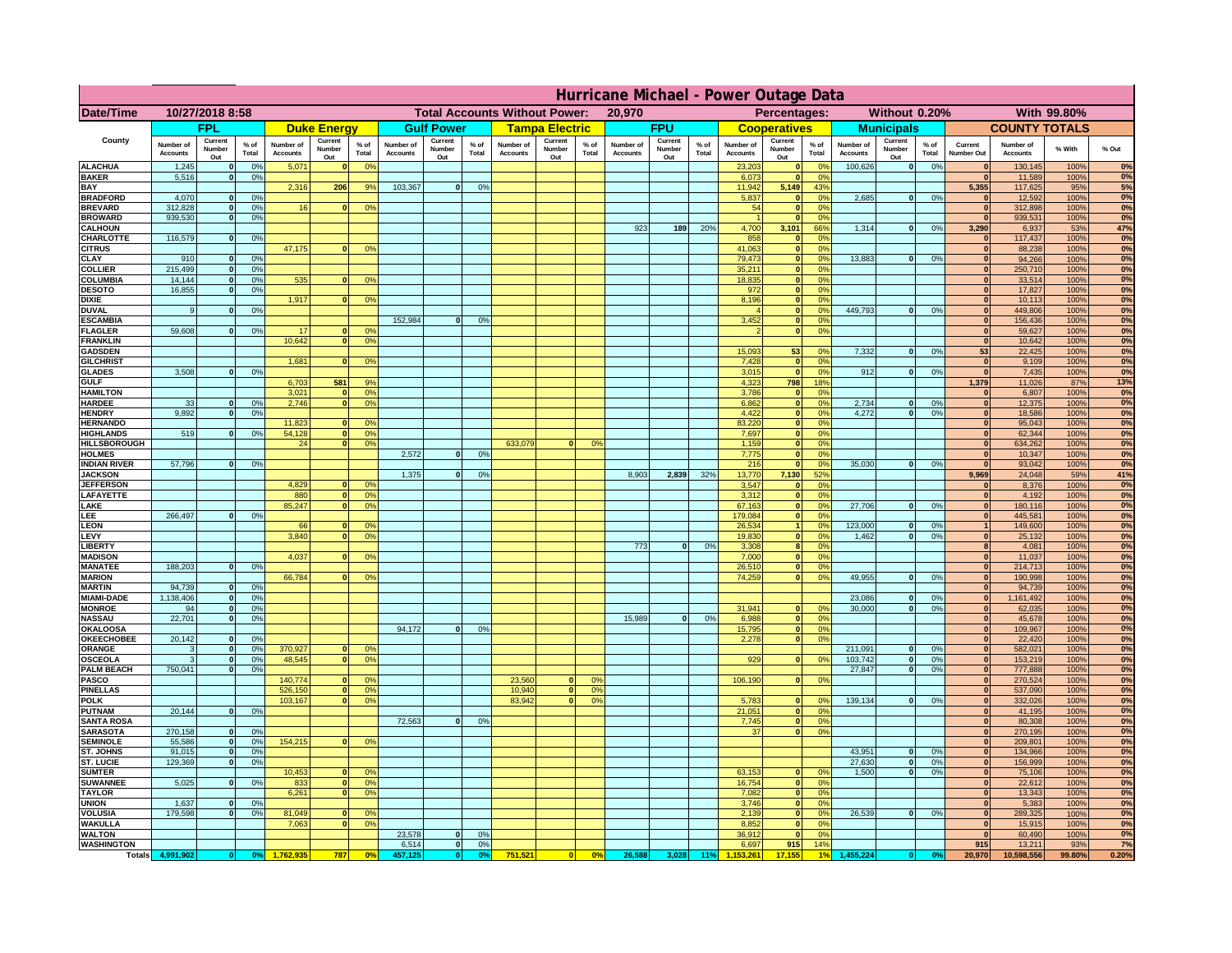# 10/27/2018 8:59 AM Hurricane Michael

| <b>Power Provider</b>                   | <b>County</b>       | <b>Number of Customers</b> | <b>Current Number Out</b> | <b>Outage Percentage</b> | <b>Estimated Restore Time</b> |
|-----------------------------------------|---------------------|----------------------------|---------------------------|--------------------------|-------------------------------|
| West Florida Electric Cooperative, Inc. | <b>JACKSON</b>      | 13,723                     | 7,084                     | 51.62%                   | >5 days                       |
| Gulf Coast Electric Cooperative, Inc.   | BAY                 | 11,942                     | 5,149                     | 43.12%                   | >5 days                       |
| Florida Public Utilities Corporation    | <b>JACKSON</b>      | 8,903                      | 2,839                     | 31.89%                   | >5 days                       |
|                                         |                     |                            |                           |                          |                               |
| West Florida Electric Cooperative, Inc. | CALHOUN             | 2,852                      | 1,961                     | 68.76%                   | >5 days                       |
| Gulf Coast Electric Cooperative, Inc.   | <b>CALHOUN</b>      | 1,848                      | 1,140                     | 61.69%                   | >5 days                       |
| Gulf Coast Electric Cooperative, Inc.   | <b>GULF</b>         | 4,323                      | 798                       | 18.46%                   | >5 days                       |
| West Florida Electric Cooperative, Inc. | <b>WASHINGTON</b>   | 4,260                      | 783                       | 18.38%                   | >5 days                       |
| Duke Energy                             | <b>GULF</b>         | 6,703                      | 581                       | 8.67%                    | TBD                           |
| Duke Energy                             | BAY                 | 2,316                      | 206                       | 8.89%                    | <b>TBD</b>                    |
| Florida Public Utilities Corporation    | CALHOUN             | 923                        | 189                       | 20.48%                   | >5 days                       |
| Gulf Coast Electric Cooperative, Inc.   | <b>WASHINGTON</b>   | 2,437                      | 132                       | 5.42%                    | >5 days                       |
| Talquin Electric Cooperative, Inc.      | GADSDEN             | 15,093                     | 53                        | 0.35%                    | 72                            |
| Gulf Coast Electric Cooperative, Inc.   | <b>JACKSON</b>      | 47                         | 46                        | 97.87%                   | >5 days                       |
|                                         |                     |                            | 8                         |                          |                               |
| Talquin Electric Cooperative, Inc.      | LIBERTY             | 3,308                      |                           | 0.24%                    | >5 days                       |
| Talquin Electric Cooperative, Inc.      | <b>LEON</b>         | 26,534                     | $\mathbf{1}$              | 0.00%                    | 48                            |
| Central Florida Electric Cooperative    | ALACHUA             | 875                        | $\mathbf 0$               | 0.00%                    | TBD                           |
| Central Florida Electric Cooperative    | <b>DIXIE</b>        | 7,595                      | $\mathbf{0}$              | 0.00%                    | <b>TBD</b>                    |
| Central Florida Electric Cooperative    | <b>GILCHRIST</b>    | 7,424                      | $\mathbf 0$               | 0.00%                    | Restored                      |
| Central Florida Electric Cooperative    | LAFAYETTE           | 9                          | $\mathbf 0$               | 0.00%                    | TBD                           |
| Central Florida Electric Cooperative    | LEVY                | 17,513                     | $\mathbf 0$               | 0.00%                    | Restored                      |
| Central Florida Electric Cooperative    | <b>MARION</b>       | 9                          | $\mathbf 0$               | 0.00%                    | TBD                           |
| Chattahoochee Electric                  | GADSDEN             | 1,173                      | $\pmb{0}$                 | 0.00%                    | Restored                      |
|                                         |                     |                            | $\mathbf 0$               |                          |                               |
| Choctawhatchee Electric Cooperative     | <b>HOLMES</b>       | 293                        |                           | 0.00%                    | Restored                      |
| Choctawhatchee Electric Cooperative     | <b>OKALOOSA</b>     | 15,795                     | $\mathbf 0$               | 0.00%                    | Restored                      |
| Choctawhatchee Electric Cooperative     | <b>SANTA ROSA</b>   | 201                        | $\mathbf 0$               | 0.00%                    | Restored                      |
| Choctawhatchee Electric Cooperative     | <b>WALTON</b>       | 36,812                     | 0                         | 0.00%                    | Restored                      |
| City of Alachua                         | <b>ALACHUA</b>      | 4,426                      | $\mathbf 0$               | 0.00%                    | TBD                           |
| City of Bartow                          | <b>POLK</b>         | 11,790                     | $\mathbf 0$               | 0.00%                    | <b>TBD</b>                    |
| City of Blountstown                     | <b>CALHOUN</b>      | 1,314                      | $\mathbf 0$               | 0.00%                    | Restored                      |
| City of Bushnell                        | <b>SUMTER</b>       | 1,500                      | $\pmb{0}$                 | 0.00%                    | TBD                           |
| City of Clewiston                       | <b>HENDRY</b>       | 4,272                      | $\mathbf 0$               | 0.00%                    | <b>TBD</b>                    |
|                                         |                     |                            |                           |                          |                               |
| City of Fort Meade                      | <b>POLK</b>         | 2,379                      | $\mathbf 0$               | 0.00%                    | TBD                           |
| City of Havana                          | <b>GADSDEN</b>      | 1,391                      | $\mathbf 0$               | 0.00%                    | Restored                      |
| City of Leesburg                        | LAKE                | 22,000                     | $\pmb{0}$                 | 0.00%                    | <b>TBD</b>                    |
| City of Moore Haven                     | <b>GLADES</b>       | 912                        | $\mathbf 0$               | 0.00%                    | <b>TBD</b>                    |
| City of Mount Dora                      | LAKE                | 5,706                      | 0                         | 0.00%                    | TBD                           |
| City of Newberry                        | <b>ALACHUA</b>      | 1,727                      | $\mathbf 0$               | 0.00%                    | <b>TBD</b>                    |
| City of Quincy                          | GADSDEN             | 4,768                      | $\pmb{0}$                 | 0.00%                    | Restored                      |
| City of Starke                          | <b>BRADFORD</b>     | 2,685                      | $\mathbf 0$               | 0.00%                    | TBD                           |
| City of Tallahassee                     | LEON                | 123,000                    | 0                         | 0.00%                    | Restored                      |
|                                         |                     |                            |                           |                          |                               |
| City of Vero Beach                      | <b>INDIAN RIVER</b> | 35,030                     | $\mathbf 0$               | 0.00%                    | <b>TBD</b>                    |
| City of Wauchula                        | HARDEE              | 2,734                      | $\pmb{0}$                 | 0.00%                    | TBD                           |
| City of Williston                       | LEVY                | 1,462                      | $\mathbf 0$               | 0.00%                    | TBD                           |
| City of Winter Park                     | ORANGE              | 13,941                     | 0                         | 0.00%                    | <b>TBD</b>                    |
| Clay Electric Cooperative               | <b>ALACHUA</b>      | 22,328                     | $\mathbf{0}$              | 0.00%                    | <b>TBD</b>                    |
| Clay Electric Cooperative               | BAKER               | 2,476                      | 0                         | 0.00%                    | <b>TBD</b>                    |
| Clay Electric Cooperative               | <b>BRADFORD</b>     | 5,837                      | $\pmb{0}$                 | 0.00%                    | TBD                           |
| Clay Electric Cooperative               | <b>CLAY</b>         | 79,473                     | 0                         | 0.00%                    | <b>TBD</b>                    |
| Clay Electric Cooperative               | <b>COLUMBIA</b>     | 16,922                     | $\mathbf 0$               | 0.00%                    | <b>TBD</b>                    |
| Clay Electric Cooperative               | <b>DUVAL</b>        |                            | $\pmb{0}$                 | 0.00%                    | <b>TBD</b>                    |
|                                         |                     | 4                          | $\pmb{0}$                 |                          |                               |
| Clay Electric Cooperative               | <b>FLAGLER</b>      | $\overline{2}$             |                           | 0.00%                    | <b>TBD</b>                    |
| Clay Electric Cooperative               | <b>GILCHRIST</b>    | $\overline{4}$             | 0                         | 0.00%                    | TBD                           |
| Clay Electric Cooperative               | LAKE                | 2,239                      | $\mathbf 0$               | 0.00%                    | <b>TBD</b>                    |
| Clay Electric Cooperative               | LEVY                | 712                        | $\pmb{0}$                 | 0.00%                    | <b>TBD</b>                    |
| Clay Electric Cooperative               | <b>MARION</b>       | 16,301                     | $\pmb{0}$                 | 0.00%                    | TBD                           |
| Clay Electric Cooperative               | PUTNAM              | 21,051                     | $\pmb{0}$                 | 0.00%                    | <b>TBD</b>                    |
| Clay Electric Cooperative               | SUWANNEE            | 5                          | $\pmb{0}$                 | 0.00%                    | <b>TBD</b>                    |
| Clay Electric Cooperative               | <b>UNION</b>        | 3,746                      | $\pmb{0}$                 | 0.00%                    | <b>TBD</b>                    |
|                                         |                     |                            |                           |                          |                               |
| Clay Electric Cooperative               | <b>VOLUSIA</b>      | 2,139                      | $\pmb{0}$                 | 0.00%                    | TBD                           |
| Duke Energy                             | ALACHUA             | 5,071                      | 0                         | 0.00%                    | Restored                      |
| Duke Energy                             | <b>BREVARD</b>      | 16                         | $\pmb{0}$                 | 0.00%                    | Restored                      |
| Duke Energy                             | <b>CITRUS</b>       | 47,175                     | $\pmb{0}$                 | 0.00%                    | Restored                      |
| <b>Duke Energy</b>                      | COLUMBIA            | 535                        | $\pmb{0}$                 | 0.00%                    | Restored                      |
| Duke Energy                             | <b>DIXIE</b>        | 1,917                      | $\pmb{0}$                 | 0.00%                    | Restored                      |
| Duke Energy                             | <b>FLAGLER</b>      | 17                         | $\pmb{0}$                 | 0.00%                    | Restored                      |
| Duke Energy                             | <b>FRANKLIN</b>     | 10,642                     | 0                         | 0.00%                    | Restored                      |
|                                         | <b>GILCHRIST</b>    | 1,681                      | $\pmb{0}$                 | 0.00%                    | Restored                      |
| Duke Energy                             |                     |                            |                           |                          |                               |
| Duke Energy                             | <b>HAMILTON</b>     | 3,021                      | 0                         | 0.00%                    | Restored                      |
| Duke Energy                             | HARDEE              | 2,746                      | $\pmb{0}$                 | 0.00%                    | Restored                      |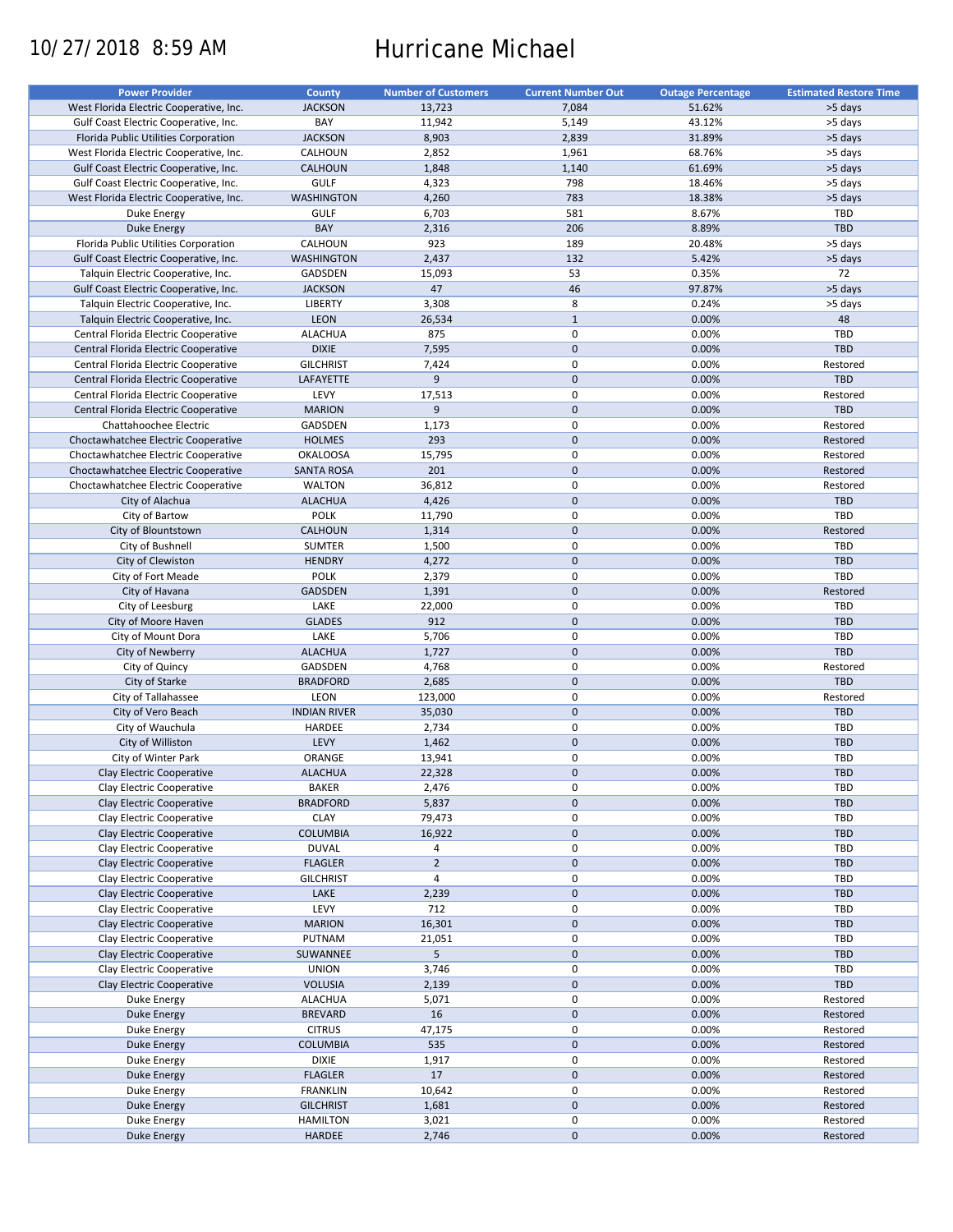### 10/27/2018 8:59 AM Hurricane Michael

| Duke Energy                                        | <b>HERNANDO</b>     | 11,823         | 0                | 0.00% | Restored   |
|----------------------------------------------------|---------------------|----------------|------------------|-------|------------|
| <b>Duke Energy</b>                                 | <b>HIGHLANDS</b>    | 54,128         | $\mathbf 0$      | 0.00% | Restored   |
|                                                    |                     |                |                  |       |            |
| Duke Energy                                        | HILLSBOROUGH        | 24             | $\mathsf 0$      | 0.00% | Restored   |
| <b>Duke Energy</b>                                 | <b>JEFFERSON</b>    | 4,829          | $\mathbf 0$      | 0.00% | Restored   |
| Duke Energy                                        | LAFAYETTE           | 880            | $\mathsf 0$      | 0.00% | Restored   |
|                                                    |                     |                |                  |       |            |
| <b>Duke Energy</b>                                 | LAKE                | 85,247         | $\mathbf 0$      | 0.00% | Restored   |
| Duke Energy                                        | LEON                | 66             | $\mathsf 0$      | 0.00% | Restored   |
|                                                    |                     |                |                  |       |            |
| <b>Duke Energy</b>                                 | LEVY                | 3,840          | $\mathbf 0$      | 0.00% | Restored   |
| Duke Energy                                        | <b>MADISON</b>      | 4,037          | 0                | 0.00% | Restored   |
|                                                    |                     |                | $\mathbf 0$      |       |            |
| <b>Duke Energy</b>                                 | <b>MARION</b>       | 66,784         |                  | 0.00% | Restored   |
| Duke Energy                                        | ORANGE              | 370,927        | 0                | 0.00% | Restored   |
| <b>Duke Energy</b>                                 | <b>OSCEOLA</b>      | 48,545         | $\mathbf 0$      | 0.00% | Restored   |
|                                                    |                     |                |                  |       |            |
| Duke Energy                                        | PASCO               | 140,774        | $\mathsf 0$      | 0.00% | Restored   |
| <b>Duke Energy</b>                                 | PINELLAS            | 526,150        | $\mathbf 0$      | 0.00% | Restored   |
|                                                    |                     |                |                  |       |            |
| Duke Energy                                        | <b>POLK</b>         | 103,167        | $\pmb{0}$        | 0.00% | Restored   |
| <b>Duke Energy</b>                                 | SEMINOLE            | 154,215        | $\mathbf 0$      | 0.00% | Restored   |
| Duke Energy                                        | <b>SUMTER</b>       | 10,453         | 0                | 0.00% | Restored   |
|                                                    |                     |                |                  |       |            |
| <b>Duke Energy</b>                                 | SUWANNEE            | 833            | $\mathbf 0$      | 0.00% | Restored   |
| Duke Energy                                        | <b>TAYLOR</b>       | 6,261          | $\mathsf 0$      | 0.00% | Restored   |
|                                                    |                     |                |                  |       |            |
| Duke Energy                                        | <b>VOLUSIA</b>      | 81,049         | $\mathbf 0$      | 0.00% | Restored   |
| Duke Energy                                        | WAKULLA             | 7,063          | $\pmb{0}$        | 0.00% | Restored   |
| Escambia River Electric Cooperative, Inc.          | <b>ESCAMBIA</b>     | 3,452          | $\pmb{0}$        | 0.00% | <b>TBD</b> |
|                                                    |                     |                |                  |       |            |
| Escambia River Electric Cooperative, Inc.          | <b>SANTA ROSA</b>   | 7,544          | $\mathsf 0$      | 0.00% | TBD        |
| Florida Keys Electric Cooperative                  | <b>MONROE</b>       | 31,941         | $\mathbf 0$      | 0.00% | <b>TBD</b> |
|                                                    |                     |                |                  |       |            |
| Florida Power and Light Company                    | <b>ALACHUA</b>      | 1,245          | $\mathsf 0$      | 0.00% | TBD        |
| Florida Power and Light Company                    | <b>BAKER</b>        | 5,516          | $\mathbf 0$      | 0.00% | TBD        |
|                                                    |                     |                |                  |       |            |
| Florida Power and Light Company                    | <b>BRADFORD</b>     | 4,070          | $\mathsf 0$      | 0.00% | TBD        |
| Florida Power and Light Company                    | <b>BREVARD</b>      | 312,828        | $\mathbf 0$      | 0.00% | <b>TBD</b> |
|                                                    |                     |                | $\pmb{0}$        |       |            |
| Florida Power and Light Company                    | <b>BROWARD</b>      | 939,530        |                  | 0.00% | TBD        |
| Florida Power and Light Company                    | <b>CHARLOTTE</b>    | 116,579        | $\pmb{0}$        | 0.00% | TBD        |
| Florida Power and Light Company                    | <b>CLAY</b>         | 910            | $\mathsf 0$      | 0.00% | TBD        |
|                                                    |                     |                |                  |       |            |
| Florida Power and Light Company                    | <b>COLLIER</b>      | 215,499        | $\mathbf 0$      | 0.00% | <b>TBD</b> |
| Florida Power and Light Company                    | COLUMBIA            | 14,144         | $\mathsf 0$      | 0.00% | TBD        |
|                                                    |                     |                |                  |       |            |
| Florida Power and Light Company                    | <b>DESOTO</b>       | 16,855         | $\mathbf 0$      | 0.00% | TBD        |
| Florida Power and Light Company                    | <b>DUVAL</b>        | 9              | $\mathsf 0$      | 0.00% | TBD        |
| Florida Power and Light Company                    | <b>FLAGLER</b>      | 59,608         | $\mathbf 0$      | 0.00% | <b>TBD</b> |
|                                                    |                     |                |                  |       |            |
| Florida Power and Light Company                    | <b>GLADES</b>       | 3,508          | $\mathsf 0$      | 0.00% | TBD        |
| Florida Power and Light Company                    | HARDEE              | 33             | $\pmb{0}$        | 0.00% | TBD        |
|                                                    |                     |                |                  |       |            |
| Florida Power and Light Company                    | <b>HENDRY</b>       | 9,892          | $\pmb{0}$        | 0.00% | TBD        |
| Florida Power and Light Company                    | <b>HIGHLANDS</b>    | 519            | $\mathbf 0$      | 0.00% | <b>TBD</b> |
|                                                    |                     |                |                  |       |            |
| Florida Power and Light Company                    | <b>INDIAN RIVER</b> | 57,796         | $\mathsf 0$      | 0.00% | TBD        |
| Florida Power and Light Company                    | LEE                 | 266,497        | $\mathbf 0$      | 0.00% | TBD        |
|                                                    | MANATEE             | 188,203        | $\mathsf 0$      | 0.00% | TBD        |
| Florida Power and Light Company                    |                     |                |                  |       |            |
| Florida Power and Light Company                    | <b>MARTIN</b>       | 94,739         | $\pmb{0}$        | 0.00% | <b>TBD</b> |
| Florida Power and Light Company                    | MIAMI-DADE          | 1,138,406      | $\mathsf 0$      | 0.00% | TBD        |
|                                                    |                     |                |                  |       |            |
| Florida Power and Light Company                    | <b>MONROE</b>       | 94             | $\mathbf{0}$     | 0.00% | <b>TBD</b> |
| Florida Power and Light Company                    | NASSAU              | 22,701         | $\mathsf 0$      | 0.00% | TBD        |
|                                                    |                     |                |                  |       |            |
| Florida Power and Light Company                    | <b>OKEECHOBEE</b>   | 20,142         | $\pmb{0}$        | 0.00% | TBD        |
| Florida Power and Light Company                    | ORANGE              | 3              | $\mathsf 0$      | 0.00% | TBD        |
| Florida Power and Light Company                    | <b>OSCEOLA</b>      | $\overline{3}$ | $\pmb{0}$        | 0.00% | <b>TBD</b> |
|                                                    |                     |                |                  |       |            |
| Florida Power and Light Company                    | PALM BEACH          | 750,041        | 0                | 0.00% | TBD        |
| Florida Power and Light Company                    | PUTNAM              | 20,144         | $\mathbf 0$      | 0.00% | TBD        |
|                                                    |                     |                |                  |       |            |
| Florida Power and Light Company                    | SARASOTA            | 270,158        | $\mathsf 0$      | 0.00% | TBD        |
| Florida Power and Light Company                    | SEMINOLE            | 55,586         | $\boldsymbol{0}$ | 0.00% | TBD        |
|                                                    |                     |                | 0                |       | TBD        |
| Florida Power and Light Company                    | ST. JOHNS           | 91,015         |                  | 0.00% |            |
| Florida Power and Light Company                    | ST. LUCIE           | 129,369        | $\boldsymbol{0}$ | 0.00% | TBD        |
| Florida Power and Light Company                    | SUWANNEE            | 5,025          | $\pmb{0}$        | 0.00% | TBD        |
|                                                    |                     |                |                  |       |            |
| Florida Power and Light Company                    | <b>UNION</b>        | 1,637          | $\pmb{0}$        | 0.00% | TBD        |
| Florida Power and Light Company                    | VOLUSIA             | 179,598        | 0                | 0.00% | TBD        |
|                                                    |                     |                |                  |       |            |
| Florida Public Utilities Corporation               | <b>LIBERTY</b>      | 773            | $\mathbf 0$      | 0.00% | >5 days    |
| Florida Public Utilities Corporation               | NASSAU              | 15,989         | $\mathsf 0$      | 0.00% | Restored   |
|                                                    |                     |                |                  |       |            |
| Fort Pierce Utilities Authority                    | ST. LUCIE           | 27,630         | $\mathbf 0$      | 0.00% | TBD        |
| Gainesville (Gainesville Regional Utilities - GRU) | <b>ALACHUA</b>      | 94,473         | $\pmb{0}$        | 0.00% | TBD        |
| Glades Electric Cooperative, Inc.                  | <b>GLADES</b>       | 3,015          | $\mathbf 0$      | 0.00% | TBD        |
|                                                    |                     |                |                  |       |            |
| Glades Electric Cooperative, Inc.                  | HARDEE              | 0              | 0                |       | TBD        |
| Glades Electric Cooperative, Inc.                  | <b>HENDRY</b>       | 3,530          | $\mathbf 0$      | 0.00% | TBD        |
|                                                    |                     |                |                  |       |            |
| Glades Electric Cooperative, Inc.                  | <b>HIGHLANDS</b>    | 7,321          | 0                | 0.00% | <b>TBD</b> |
| Glades Electric Cooperative, Inc.                  | <b>OKEECHOBEE</b>   | 2,278          | $\mathbf 0$      | 0.00% | TBD        |
|                                                    |                     |                |                  |       |            |
| Green Cove Springs Electric                        | <b>CLAY</b>         | 3,889          | 0                | 0.00% | <b>TBD</b> |
| Gulf Coast Electric Cooperative, Inc.              | <b>WALTON</b>       | 100            | $\mathbf 0$      | 0.00% | TBD        |
|                                                    |                     |                |                  |       |            |